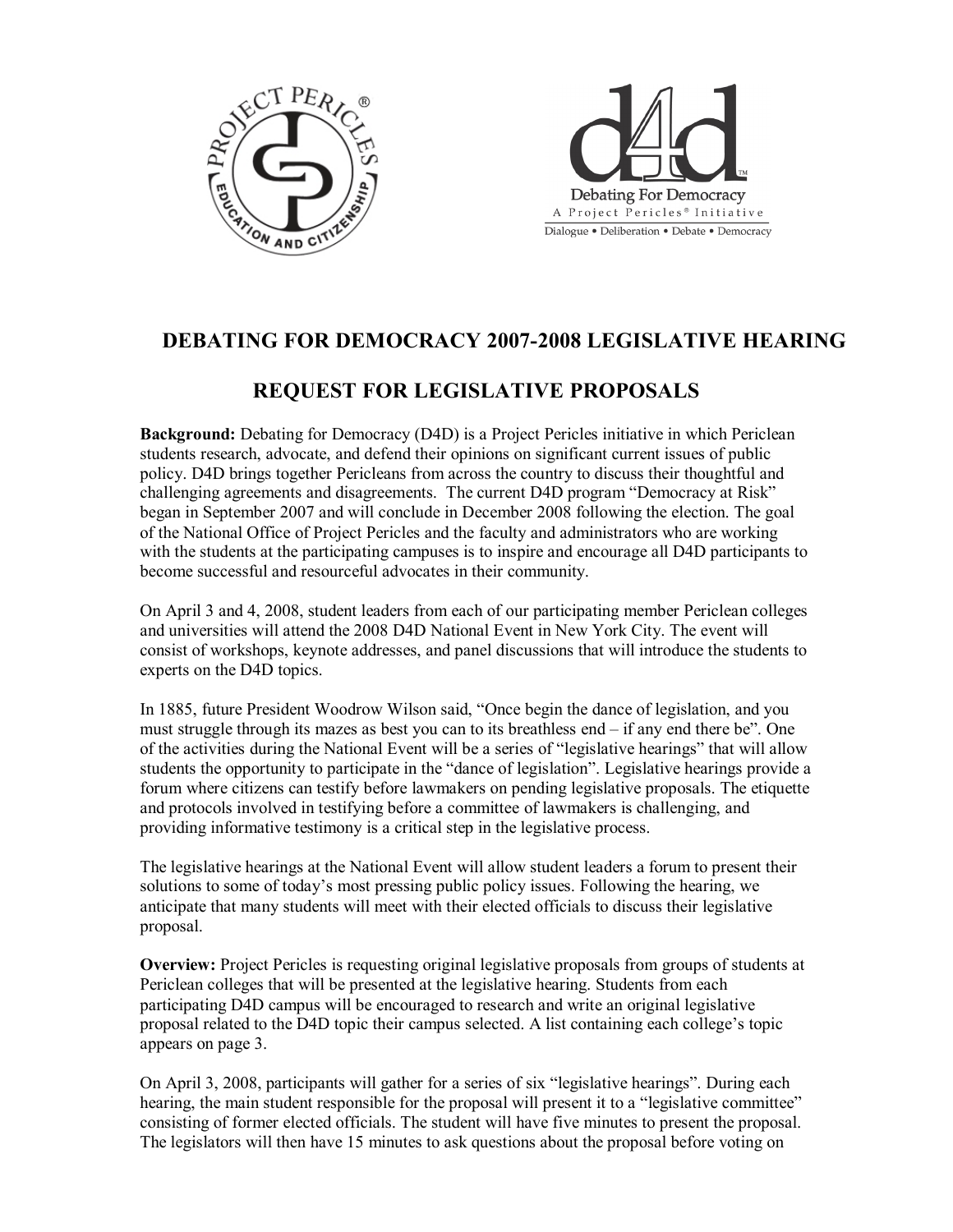whether or not to support it. The vote will be based on whether or not the student made a compelling case that his or her legislation should be enacted into law. The hearing will take place in front of an audience of students, faculty, Periclean Board members, and other interested individuals.

**Student Announcement:** Periclean colleges and universities that wish to participate in the D4D National Event and legislative hearing should post or circulate an announcement to faculty, administrators, and students as soon as possible.

**Eligibility:** In order to be eligible to participate in the legislative hearing, a student must be a) a full-time student at one of the 22 Periclean campuses; b) active in one or more of the following types of activities: campus clubs or organizations that focus on political and public policy, offcampus community service, non-profit and government internships, and political campaigns for political candidates; and c) an active member of their D4D chapter by February 1, 2008. **Students selected to participate in the legislative hearing may not be seniors who will be graduating in the spring of 2008.** Seniors are strongly encouraged to work on the proposals with their classmates.

**Proposal Due Date: Students must submit their proposals to their Project Pericles Program Director by Friday, February 29, 2008.** Each college or university may submit a package of up to 5 student proposals. Proposals must be emailed as Word or Adobe attachments to projectpericles@gmail.com. The title line of the email should read 2008 Student Legislative Proposals. **All proposals must be received by 3 pm EST on March 4, 2008.** Students planning to submit a proposal should meet with the Program Director as soon as possible. A list of Program Directors for every college is attached to this RFP and available on the Project Pericles website- www.projectpericles.org.

### **Award:**

- 1) Every college or university that submits at least one legislative proposal and meets other criteria will be able to bring two students to the event. Project Pericles will pay the airfare, room, and board for these students. These students will be selected by the Program Director at each college or university.
- 2) Project Pericles will pay the airfare, room and board for the six students most responsible for preparing each of the six legislative proposals that are selected by experts to participate in the legislative hearing. Therefore, six colleges or universities will bring three students.
- 3) Project Pericles will provide a \$4,000 award to the D4D chapter at the college that submits the best legislative proposal as determined by a panel of former elected officials. In consultation with Project Pericles, the D4D chapter can use this money to fund advocacy and education activities including lobbying trips and workshops.

### **Important Dates:**

**January 24, 2008—**Colleges will provide update on D4D activities on campus to Project Pericles. A template will be provided by Project Pericles.

**March 4, 2008—**Proposals will be due by 3 pm to Project Pericles.

**March 14, 2008—**By this date, a panel of experts will review the proposals and select **six** for the legislative hearing. All participating campuses will be notified.

**April 3, 2008**—Participants will gather for the six "legislative hearings" at the D4D National Event in New York City.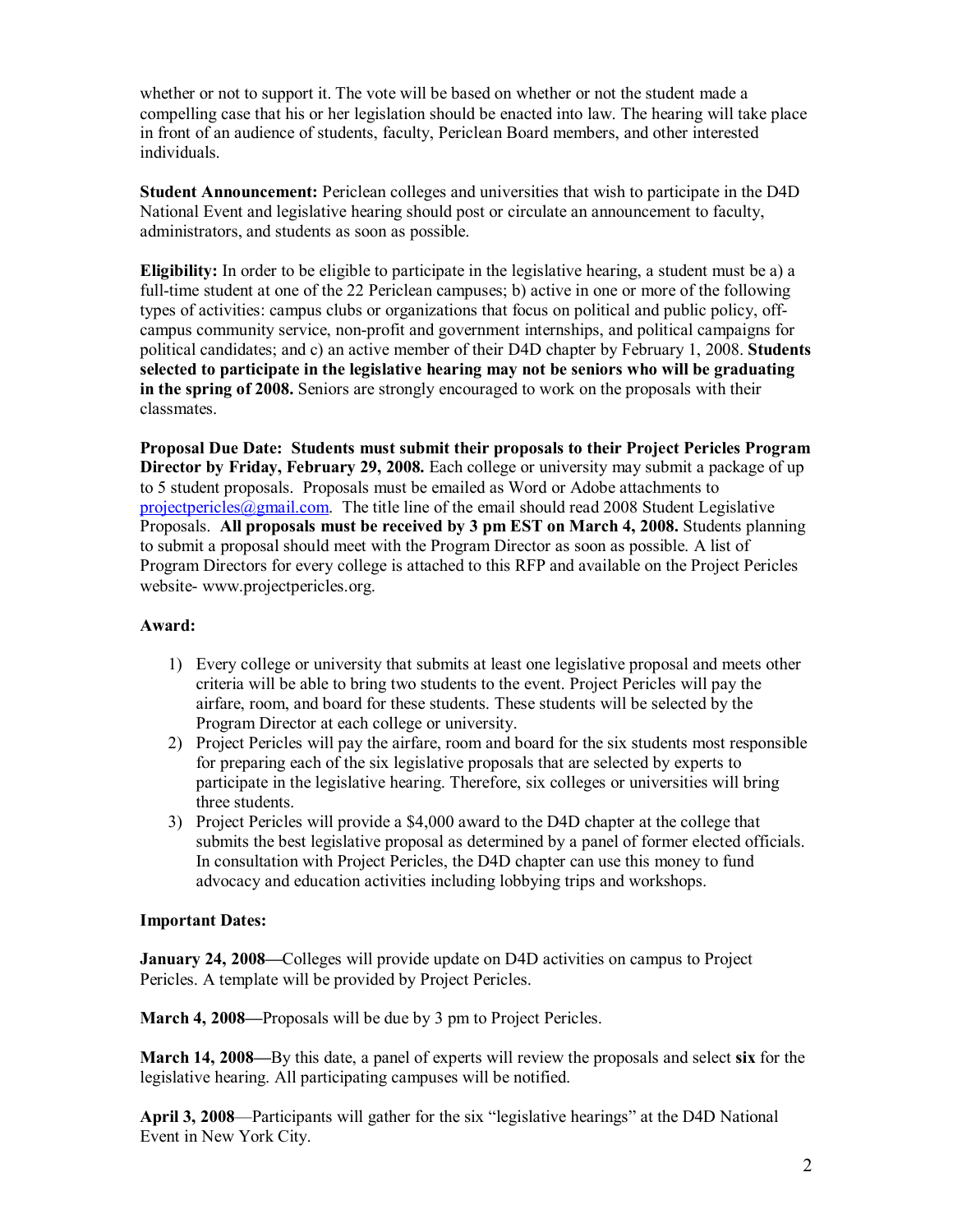**Legislative Proposal Criteria:** During the fall, each participating campus selected one of the three overarching D4D topics. Throughout the three semesters of D4D, participating students will educate themselves and their community on policy issues related to this topic. A list of the topics and the schools that selected each topic is listed below:

*Democracy at Risk: Race, Income, and Access in the United States* 

- 1. Bates College
- 2. Berea College
- 3. Bethune-Cookman University
- 4. Dillard University
- 5. Elon University
- 6. Hampshire College
- 7. The New School
- 8. Pace University
- 9. Spelman College
- 10. St. Mary's College of Maryland

#### *Democracy at Risk: Energy and the Environment*

- 1. Allegheny College
- 2. Chatham University
- 3. Hendrix College
- 4. Macalester College
- 5. Occidental College
- 6. Pitzer College
- 7. Swarthmore College
- 8. Ursinus College
- 9. Wagner College

### *Democracy at Risk: Privacy and Free Speech in the Internet Age*

- 1. New England College
- 2. Rhodes College
- 3. Widener University

Any group of undergraduates at a participating campus may submit a legislative proposal. Each participating group of students will work with faculty, administrators, community leaders, elected officials, and others to research and write a proposal related to their school's D4D topic. A legislative proposal is defined as a proposal for a) a new law or b) an amendment to an existing law or c) the repeal of an existing law. The proposal must focus on a public policy issue that has significance to the federal government or to the state government where the group's college is located. There is an example of a legislative proposal at the end of this document.

The group's legislative proposal should consist of three sections: Problem, Solution and Resources. The group should utilize insights gained from research—historical, judicial, sociological, economic, etc.—in their proposal. **The proposal may not exceed 1200 words.**

The **Problem** section must identify one public policy problem to be corrected and analyze the causes of the problem and the reason it needs to be addressed.

The **Solutions** section must recommend a solution to the problem. The solution section should be objective and contain logical judgment and analysis. To strengthen their proposal, the group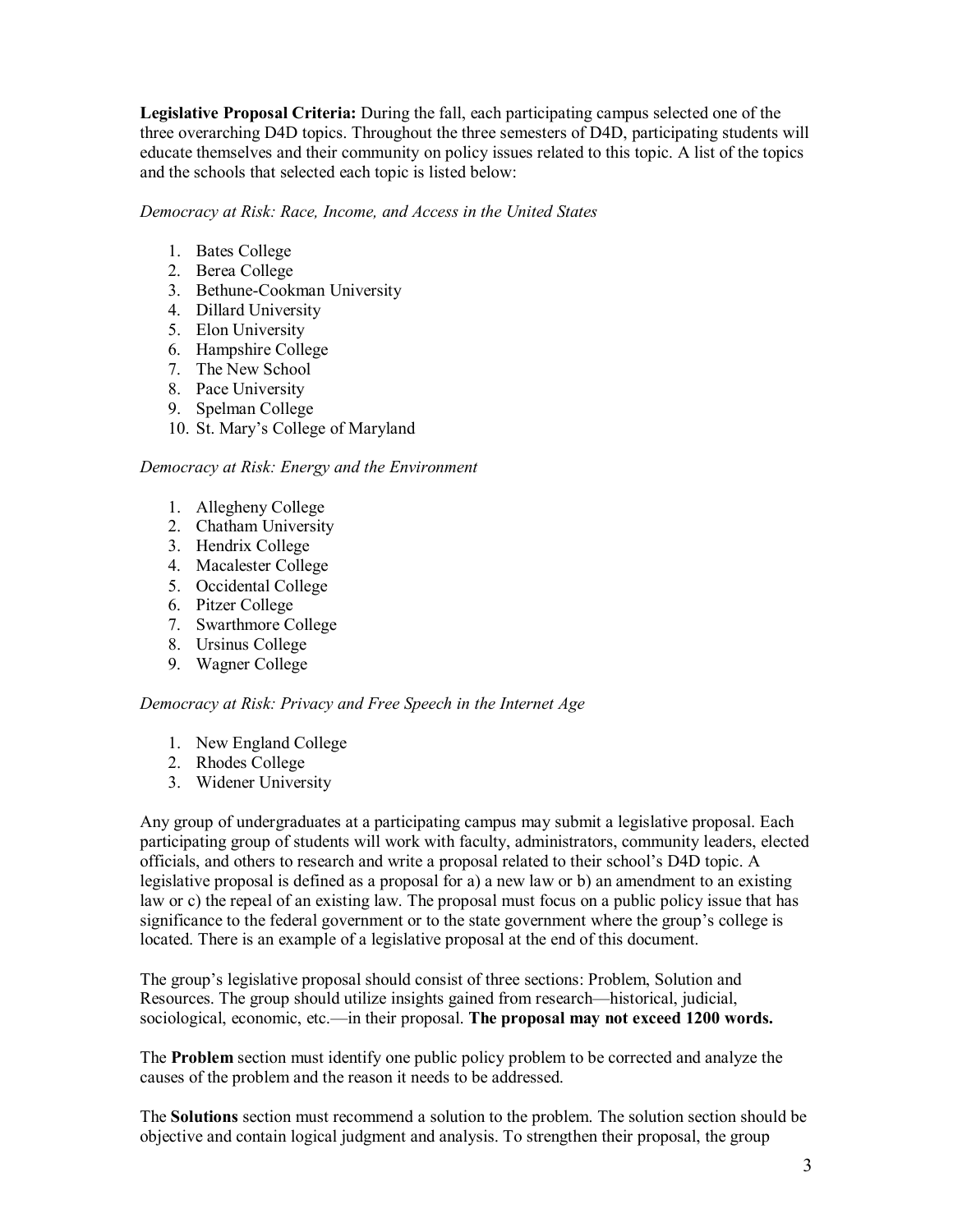should discuss other alternative solutions that they considered. Although groups only need to recommend one solution, they should carefully consider every possible solution objectively.

The **Resources** section must list the human (faculty, elected officials, community leaders, etc.) and scholarly resources (articles, books, websites) the students utilized in identifying the problem and solution.

Each proposal should list the names of all of the students who worked on the proposal. The student who played the leading role in preparing the proposal must be identified. The proposal should be addressed to the appropriate elected official.

### **The selection of the six proposals to participate in the "legislative hearing" will be based on the development of a diverse set of proposals as well as such factors as feasibility and originality.**

**Website:** Project Pericles has developed a website (www.projectpericles.ning.com) that contains a number of resources to help students prepare their proposals. Students should also consult with elected leaders, faculty members, administrators, community leaders, and librarians during the process of preparing their proposal.

**Final Product:** Project Pericles will prepare the principle products of this endeavor: a Compendium of all of the legislative proposals that each of the participating colleges submit. A printed version of this compendium will be distributed at the National Event and an electronic version of the compendium will be available on the D4D website.